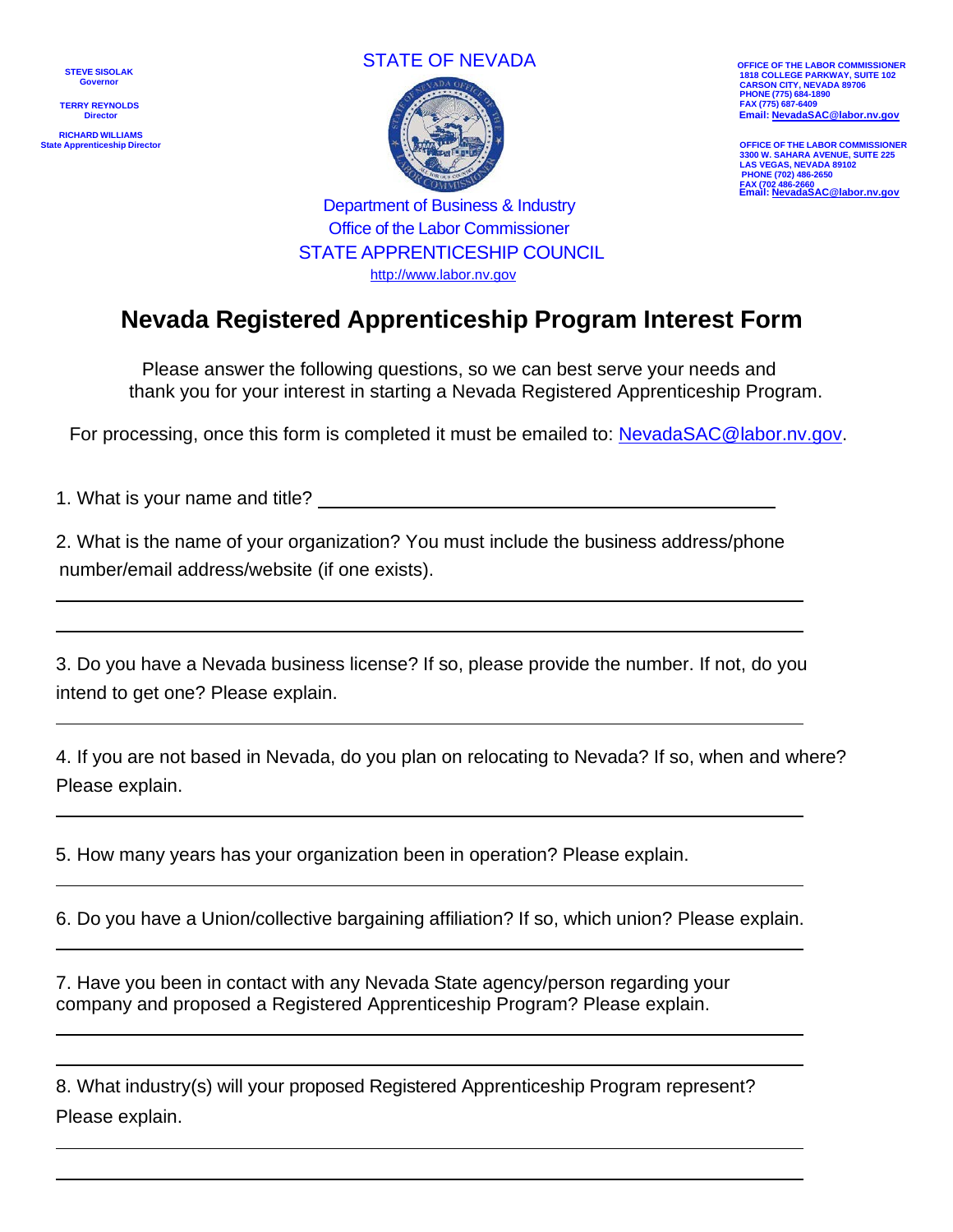9. For what occupation(s) or position(s) are you seeking a Registered Apprenticeship Program? Please explain.

10. Please provide an appropriate O\*NET Code and keyword for the occupation(s). (Website located on the last page.)

11. Have you registered an apprenticeship program in another state? Please explain.

12. How many apprentices do you initially plan to enroll in the program? Please explain.

13. Are you the employer or do you represent employer associations/partners? If so, please explain and provide a list of employers/partners.

14. Will your organization be the sponsor of the program? Please explain.

15. For each occupation, do you have an established training curriculum? Who will provide the training? Please explain.

16. Do you need assistance in finding a program sponsor? Please explain.

17. When do you plan to be operational? Please explain.

18. Do you have funding in place to implement the proposed program? If so, please explain.

\* Please attach additional information as needed \*